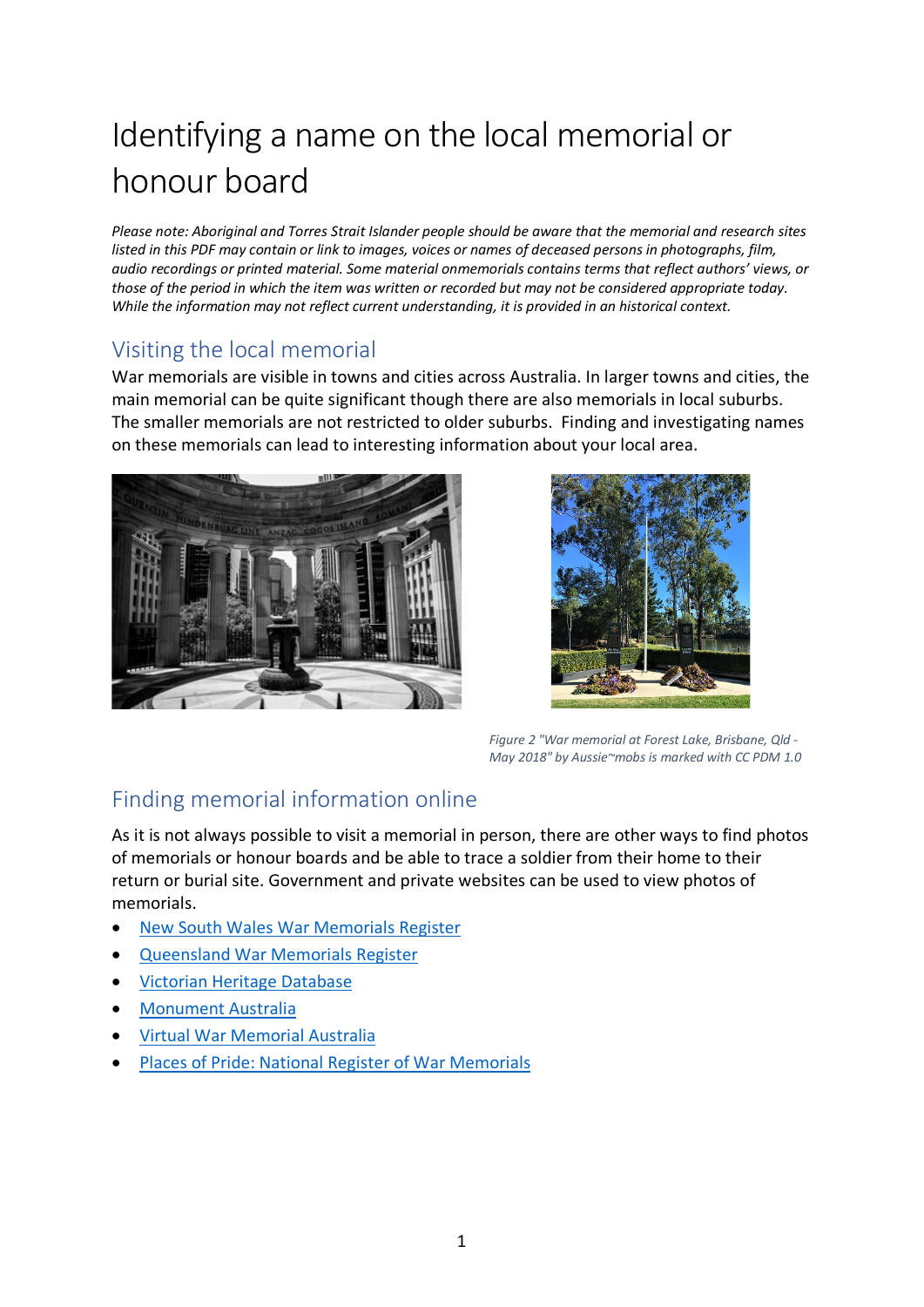## How to search

For this demonstration go to the [Queensland War Memorials Register.](https://www.qldwarmemorials.com.au/)



- 1. Click link for "More search options" to see full search box
- 2. Search by conflict or memorial type
- 3. Entering the name of the suburb, town or postcode will bring up all of the conflicts and/or memorial types in that postcode.

| <b>Search the Queensland War Memorial Register</b> |   |               |   |  |
|----------------------------------------------------|---|---------------|---|--|
| List all memorials                                 |   |               |   |  |
| Name, suburb, town or postcode                     |   |               |   |  |
|                                                    |   |               |   |  |
| Conflicts commemorated                             |   | Memorial type |   |  |
| (any)                                              | ÷ | (any)         | ÷ |  |
| Search<br>Search help                              |   |               |   |  |

Enter the postcode for Roma, 4455, to find all of the memorials.

| List all memorials                                      |                      |                    |                      |
|---------------------------------------------------------|----------------------|--------------------|----------------------|
| Name, suburb, town or postcode                          |                      |                    |                      |
| 4455                                                    |                      |                    |                      |
| Conflicts commemorated                                  | <b>Memorial type</b> |                    |                      |
| $\div$<br>(any)                                         | $(\text{any})$       | $\div$             |                      |
| Clear all<br>Search<br>Search help                      |                      |                    |                      |
| Found 4 matching memorials out of 1399 total memorials. |                      |                    |                      |
| <b>Memorial name</b>                                    | ÷                    | Location           | <b>Memorial type</b> |
| Roma War Memorial Cenotaph                              |                      | Roma               | Cenotaph/shrine      |
| <b>Roma War Memorial Heroes Avenue</b>                  | Roma                 | Garden/avenue/tree |                      |
| Roma and Shire of Bungil Honour Board 1914-1918         | Roma                 | Honour board       |                      |
| Roma and Shire of Bungil Honour Board 1939-1945         |                      | Roma               | Honour board         |